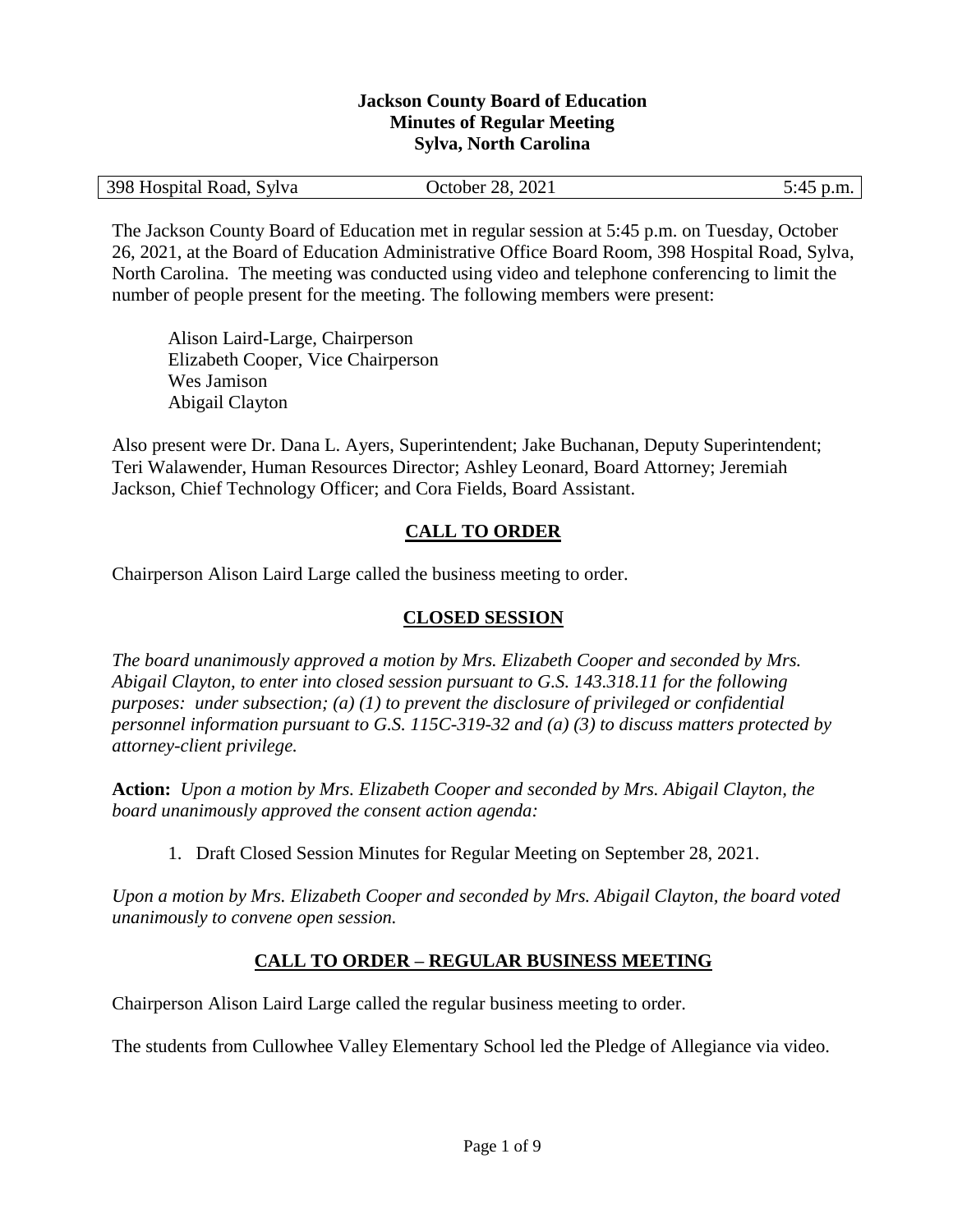### **APPROVAL OF AGENDA**

*Upon a motion by Mrs. Elizabeth Cooper and seconded by Mrs. Abigail Clayton, the board voted unanimously to approve the Agenda.*

#### **SPECIAL RECOGNITION**

Dr. Ayers presented a Certificate of Recognition to Mrs. Kristin Holt, JCEC Science Teacher, for being named the North Carolina Science Teachers Association (NCSTA) District 8 Outstanding High School Science Teacher for 2021.

#### **OPEN SESSION FOR PUBLIC COMMENTS**

Mrs. Fields read the instructions for Public Comments to the board.

Edward Thurston – Mr. Thurston shared his concern with the board about board policy 5020 - Visitors to the School. Mr. Thurston stated that if a parent is properly wearing a mask while on school property they will not pose a risk to anyone. He shared information found on thehealthboard.com that cites a nationwide study of abuse. He said that the study showed 6 to 10 percent of public school children were sexually abused or harassed by teachers and other school employees. He said that by removing the possibility of a parent being present on campus will only increase the potential of risk. Mr. Thurston stated that he is also concerned about the current masking policy for children. He said that there is a lack of discussion and dismissive nature of the issue by the board. He asked the board to set some sort of goal or standard, some sort of realistic expectation parents and student can have and what to expect moving forward. Mr. Thurston stated that the majority of people that want the vaccine have gotten it and those that haven't gotten the vaccine don't want it. He asked the board to remember that people are capable of making the choice that's best for them and those around them.

Keith Blaine – Mr. Blaine stated that he has been coming here month after month requesting the board to take action. He stated that it is his expectation of the board to address every person that comes here with bringing a motion forward. Mr. Blaine asked the board if they have taken action on any requests received in the last year. He stated that we need our elected officials to step up.

John Edwards – Mr. Edwards shared with the board that bibles need to be put back in the schools. He said the reason he thinks this is critical is because our history, our Constitution, the North Carolina Constitution, our currency all has reference to God. He said that our children must not be brought up in a vacuum. Mr. Edwards stated that our country's law and justice and administration, everything in our country is based on biblical knowledge of the bible. He stated that our children are being raised in a godless environment that is unacceptable. He asked are we going to walk with knowledge and understanding or are we going to try to invent something, because man's inventions don't always turn out right.

Kim Moore – Ms. Moore said that she was here to speak about Critical Race Theory. She said that she thinks that not enough people from the African American community are speaking up about how they feel about this. She said that she has looked at a lot of materials about CRT and it seems racist at its core. Ms. Moore shared information about her background with the board. She said that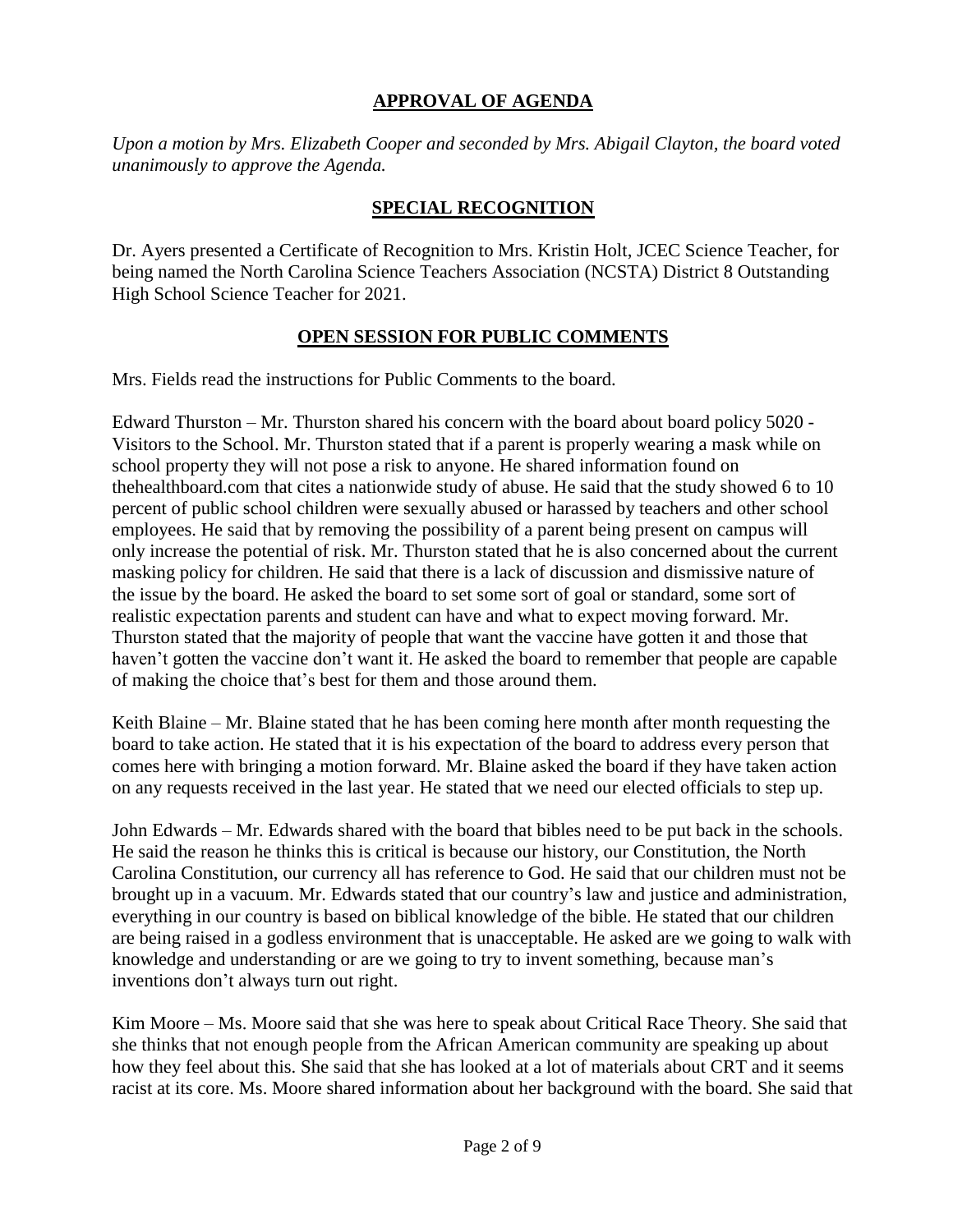we should teach African American history and that if CRT is introduced into the curriculum it will create racism.

Justin Castle – Mr. Castle said he was here about the mask mandate. He said that Macon County has made masks optional and if Jackson County wants to be on par with them, we should do the same. He said that it should be up to the parent to choose. He added that no board can dictate what he does with his child. He added that None of this is logical. He thinks this will add to a vaccine mandate. He said that citizen groups are being formed in Macon County and will be formed in Jackson County. He said that the board members positions are not forever and that someone will run against them and their spot will be taken if they don't listen to these people.

### **CONSENT ACTION AGENDA**

**Action:** *Upon a motion by Mrs. Elizabeth Cooper and seconded by Mr. Wes Jamison, the board unanimously approved the consent action agenda:*

A. Open Session Minutes of Regular Meeting of September 28, 2021.

# **INFORMATION AGENDA**

### A. **Agenda Item**: Superintendent's Report **Presenter:** Dr. Dana L. Ayers, Superintendent

Dr. Ayers reported on the following items:

- 1. We concluded the first quarter of school on October 14th and are currently in week 11. This month we hosted Education NC reporter Caroline Parker, who visited classrooms at Smokey Mountain Elementary where the new Wit & Wisdom materials are in use. We also visited the arts programs at SMHS. The students were highly engaged and lessons were integrative and rigorous!
- 2. As we approach the upcoming Veterans Day holiday on November 11th, we will be honoring our JCPS staff who are veterans. We have 13 staff who are veterans and other contracted staff (SROs) who are also veterans. I genuinely thank them for their service to our country!
- 3. Our COVID positivity rate is 0.2% across the district. There are only nine active cases in JCPS as of this afternoon. This is exciting to know that we are doing well with our safety precautions. Of importance to note, we are working collaboratively with the Jackson County Health Dept to organize vaccine clinics for 5-11 year olds and their families at dates to be determined.
- 4. On the athletic front, the BREC varsity volleyball team finished the year 6-8 overall, second in the conference and made it to the first round of the state playoffs. The BREC varsity soccer team is completing its regular season this week. They are currently 5-5 overall and in third place in the conference. They have a chance to make the state playoffs in soccer.
- 5. At SMHS, football wrapped up second place and an automatic berth in the playoffs with their victory over Tuscola Friday night. They have a great chance to host a home playoff game on November 5th. The volleyball team finished fourth in the conference and had an excellent year. They defeated Atkins High School in the 1st round of the state tournament and will play at Fred T. Foard this evening in the second round of the state playoffs.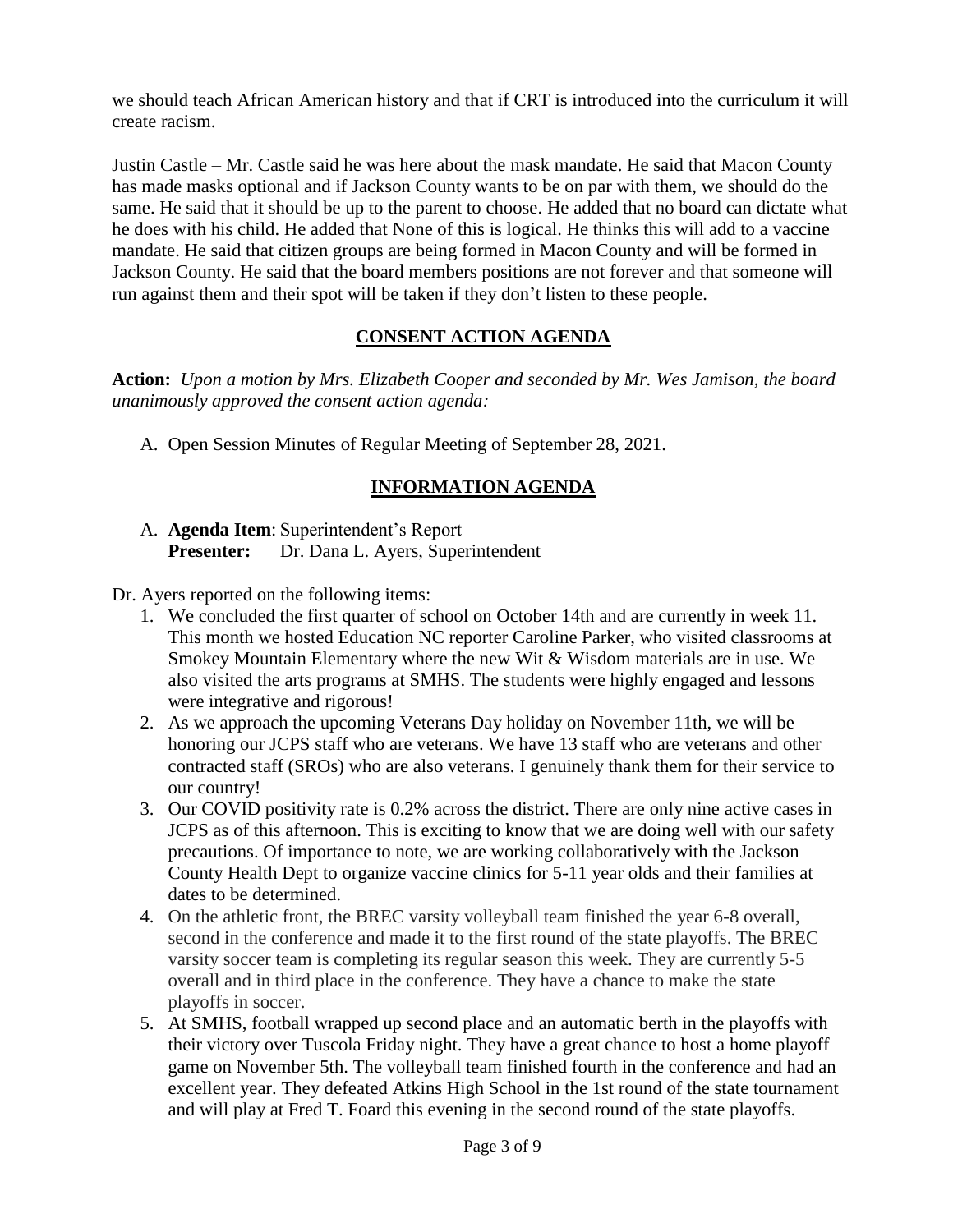- 6. The SMHS women's golf had two golfers this year and both were all conference Payton Broom who finished 2nd in conference and Chesney Coggins who finished 4th in conference. Payton Broom qualified for Regionals
- 7. Both the men's and women's team finished 3rd at the Mountain 7 Conference Cross Country Meet. Earning All Conference honors were Lily Buenting, Caleb Phillips and Parker Smith. Both teams will compete this weekend at regionals. The Men's Soccer team is currently third in the conference and has a chance to host a playoff game. Senior night for soccer is this Wednesday. Women's Tennis had a good year and competed recently at the conference tournament at West Henderson. I continue to encourage our families and community to attend athletic events at all of our schools and support our student-athletes.
- 8. I'd also like to revisit a topic that I have addressed over the last few months. There has been much media attention regarding Critical Race Theory. Jackson County Public Schools will teach the standards as required by the NC Department of Public Instruction. We will teach history in an unbiased and factual manner. Most importantly, we will follow the NC curriculum standards for social studies and history to ensure students receive appropriate, standard-aligned instruction.
- 9. Finally, October is National Principals Month and we will honor both our assistant principals and principals with a special luncheon this week. It is certainly well-deserved. In honoring our principals, I want to share this video to highlight our amazing building leaders who serve students and staff in JCPS!
- 10. Dr. Ayers shared a special Principals Month video and thanked David Proffitt and concluded her superintendent report.
- B. **Agenda Item:**Egress Courtyard Project Update **Presenter:** Jake Buchanan, Deputy Superintendent

Mr. Buchanan presented and update to the Egress Courtyard Project. Mr. Buchanan said that the materials are being delivered and that the project will begin next week with the installation of underground utilities at SMES, BRS, FES and SMHS. The project will be done in phases and should be complete by next year.

C. **Agenda Item:** Unaudited Financial Summary **Presenter:** Mrs. Kristie Walker, Chief Financial Officer

Mrs. Walker presented the Unaudited Financial Summary as of October 26, 2021.

D. **Agenda Item:** 1<sup>st</sup> Quarter Internal Audits **Presenter:** Mrs. Kristie Walker, Chief Financial Officer

Mrs. Walker presented information from the 1<sup>st</sup> Quarter Internal Audits and informed the board that the audit observed no findings.

# **ACTION AGENDA**

A. **Agenda Item:** District and School Improvement Plans **Presenter:** Mr. Adam Holt, Director of Testing and Accountability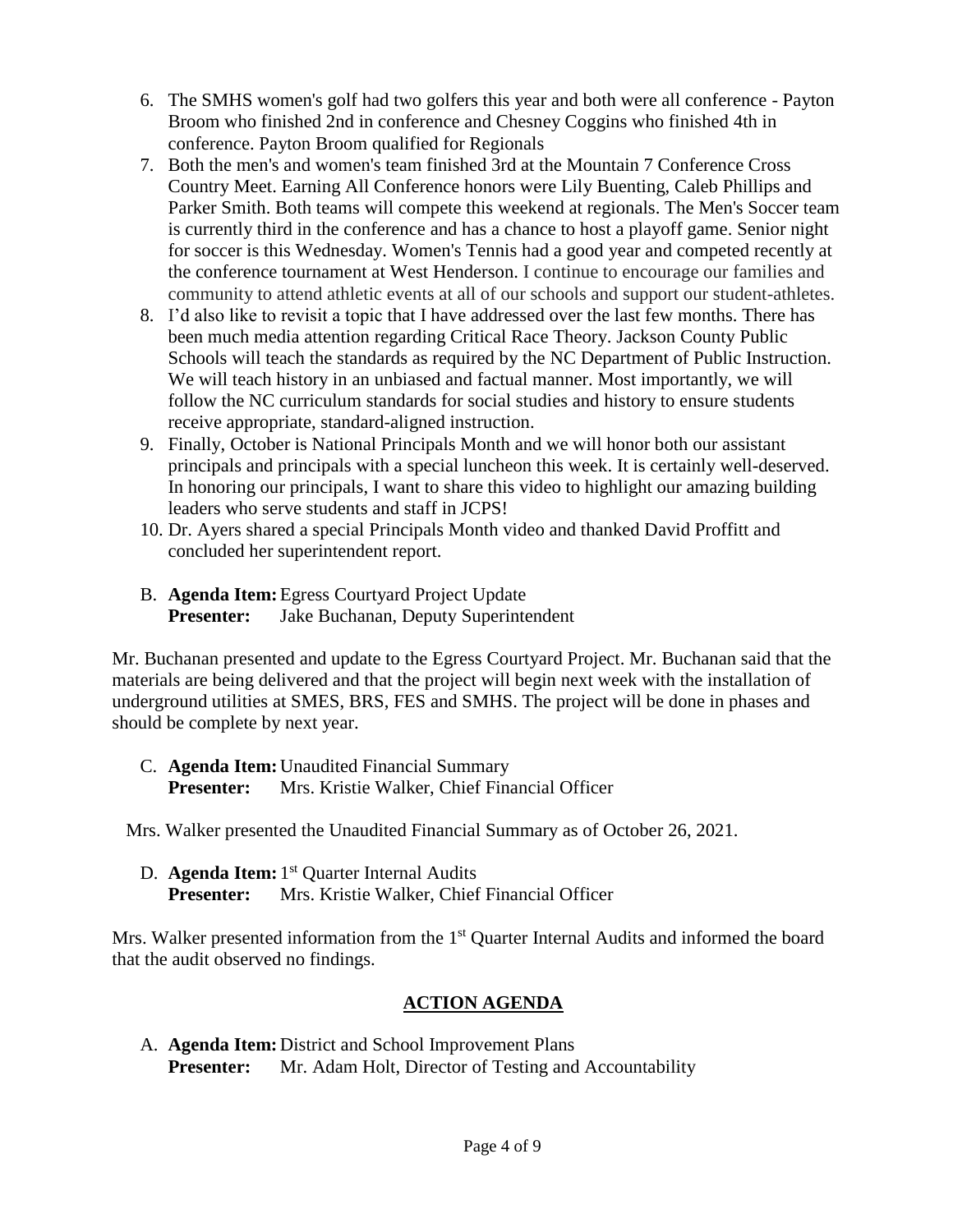Mr. Holt presented the district and school improvement plans for 2021-2022 and asked for board approval.

**Action**: *Upon a motion by Mrs. Elizabeth Cooper and seconded by Mr. Wes Jamison, the board voted unanimously to approve the district and school improvements plans for 2021-2022.*

B. **Agenda Item:** Approval for Two Replacement Doors and Automatic Controls at SMHS **Presenter:** Jason Watson, Maintenance Director

Mr. Watson presented the quote for two replacement doors and automatic controls for C building at SMHS and asked for board approval.

**Action**: *Upon a motion by Mrs. Elizabeth Cooper and seconded by Mrs. Abigail Clayton, the board voted unanimously to approve the two replacement doors and automatic controls at SMHS.*

C. **Agenda Item:**Big Brothers Big Sisters Partnership Agreement with Scotts Creek Elementary School

**Presenter:** Dr. Dana Ayers, Superintendent

Dr. Ayers presented the Partnership Agreement for Big Brothers Big Sisters with Scotts Creek Elementary School and asked for board approval.

**Action**: *Upon a motion by Mrs. Elizabeth Cooper and seconded by Mr. Wes Jamison, the board voted unanimously to approve the Partnership Agreement for Big Brothers Big Sisters with Scotts Creek Elementary School.*

D. **Agenda Item:** SMES Cherokee Culture Day **Presenter:** Dr. Dana L. Ayers, Superintendent

Dr. Ayers presented planned activities for SMES Cherokee Culture Day on November 5, 2021 and asked for board approval.

**Action**: *Upon a motion by Mrs. Elizabeth Cooper and seconded by Mrs. Abigail Clayton, the board voted unanimously to approve the SMES Cherokee Culture Day.* 

E. **Agenda Item:**Review Mask Mandate **Presenter:** Dr. Dana L. Ayers, Superintendent

Dr. Ayers reviewed the current JCPS mask policy that requires all students, staff, and educational visitors to wear masks when indoors. She said that the JCPS COVID numbers have remained low as a result of masking, social distancing, hand washing, and good custodial practices. As required by the Department of Public Instruction the board will review COVID procedures monthly.

**Action**: *Upon a motion by Mrs. Elizabeth Cooper and seconded by Mrs. Abigail Clayton, the board voted unanimously to approve the Mask requirement for all students, staff, and educational visitors in grades PreK through 12, regardless of vaccine status.*

F. **Agenda Item:**BOE Meeting Location for November 2021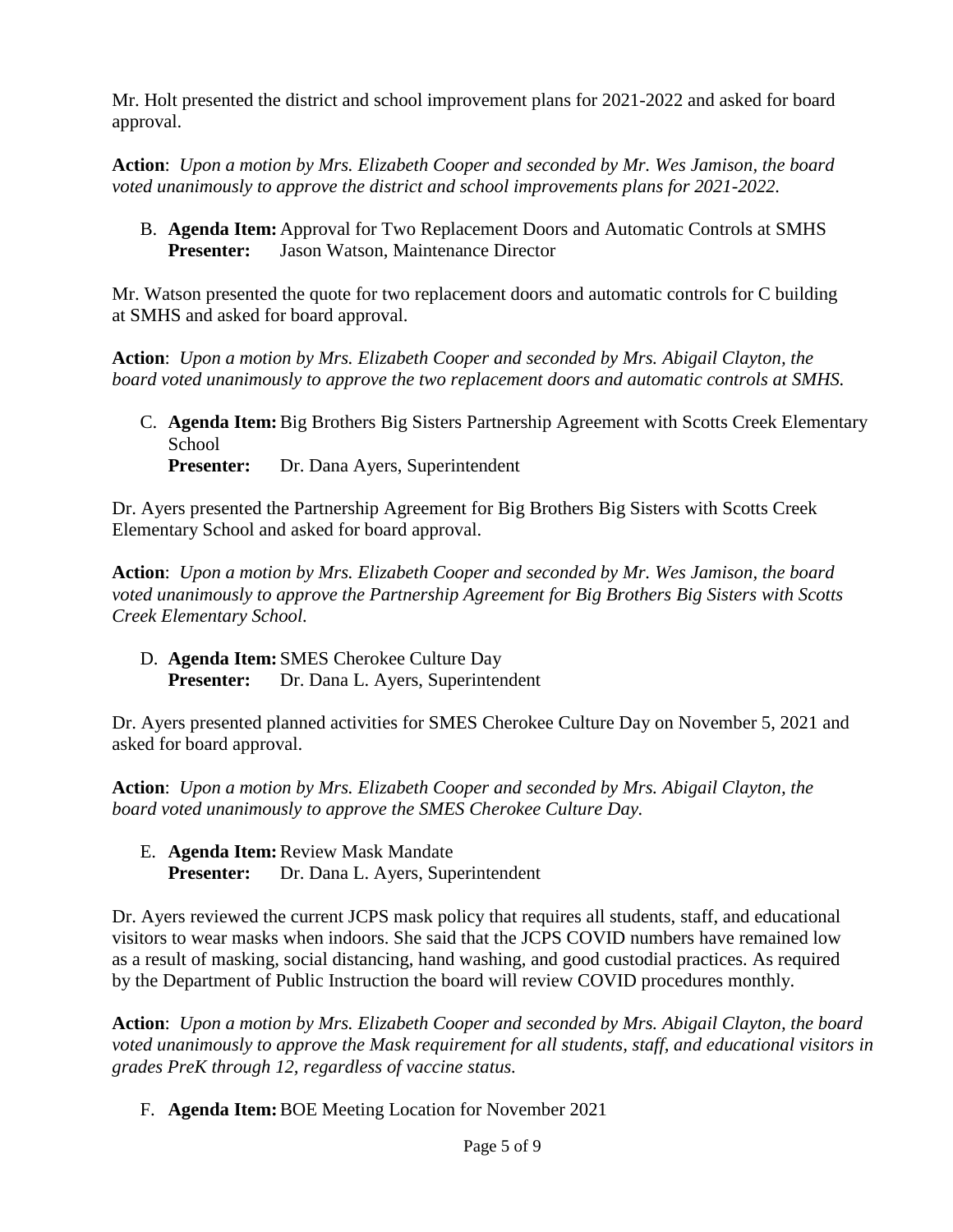**Presenter:** Dr. Dana L. Ayers, Superintendent

Dr. Ayers requested the board change the location for the November 16, 2021 Board of Education meeting from Fairview Elementary School to the Central Office Board Room, to help limit the number of visitors to the school, and asked for board approval.

**Action**: *Upon a motion by Mrs. Elizabeth Cooper and seconded by Mr. Wes Jamison, the board voted unanimously to approve the Central Office location for the November 16, 2021 board meeting.*

G. **Agenda Item:** Policy Updates **Presenter:** Jake Buchanan, Deputy Superintendent

First Reading:

- 1. Remote [Participation in Board Meetings](../../../../../../:b:/g/personal/cfields_jcpsmail_org/EfRxXsq9aC5PrwUi8N0zZ28BxK4LmL-HIZomg0Kp-OI5eQ?e=dqr3Yn) (2302)
- 2. [Employee Dress and Appearance](../../../../../../:b:/g/personal/cfields_jcpsmail_org/ERjrXrRrYX5BjIhCLxZqwZEBf6tlsW_ZjY27ARHhy4eXwg?e=vS9oPK) (7340)

Updates:

- 1. [Parental Involvement](../../../../../../:b:/g/personal/cfields_jcpsmail_org/EX63nd52qsVMrAFF_NKM7yABs5bYrGF71dv3jiVxWFD9Hg?e=2icS65) (1310/4002)
- 2. [Confidential Information](../../../../../../:b:/g/personal/cfields_jcpsmail_org/EU2p9r7dEnxEsOFKcok165IBC9BW8-MhA88nwn54U_2-xw?e=qnXCR8) (2125/7315)
- 3. [Curriculum Development](../../../../../../:b:/g/personal/cfields_jcpsmail_org/EafYSGpKuGFIphE1TitkYGcBLXdbWcx91McVGKr_g1pI-w?e=P0kfpe) (3100)
- 4. [Testing and Assessment](../../../../../../:b:/g/personal/cfields_jcpsmail_org/ER6grMSh6_xAhwWPKlwhmg0BDwNEaPdPTKhmMsu_kFGPEw?e=z0nIav) (3410)
- 5. [Student Promotion](../../../../../../:b:/g/personal/cfields_jcpsmail_org/EV_9MZfRqRZLsAkxcbMAL-MB9prXSofXwxL4mqAnOXqmCQ?e=asIMPN) (3420)
- 6. [Graduation Requirement](../../../../../../:b:/g/personal/cfields_jcpsmail_org/EaeZLjZr9RxFo9_YqpHN2CABEPLM98BPbfOd0WZUrUXyMQ?e=FaKsHa) (3460)
- 7. [Licensure](../../../../../../:b:/g/personal/cfields_jcpsmail_org/Eff9qC1SrUtHh7__6Xt2VQ8Bo8ewnNQY8pkMolhLmooezQ?e=ynxrfv) (7130)
- 8. [Federal Grant Administration –](../../../../../../:b:/g/personal/cfields_jcpsmail_org/EU5IwNMBwH1Gq0rYK8S_JfMBqBnNpG3luFxuF0tZOoISyg?e=lIHnb0) Procurement Procedures (8305-R)

Mr. Buchanan presented two new policies for first reading and updates to the eight policies listed above and asked for board approval.

**Action**: *Upon a motion by Mrs. Elizabeth Cooper and seconded by Mrs. Abigail Clayton, the board voted unanimously to approve the updates to the eight policies listed above.*

- H. **Agenda Item:** Field Trips **Presenter:** Dr. Dana L. Ayers, Superintendent
	- 1. FES, Grade 6 [Ripley's Aquarium, Gatlinburg, TN, 2-24-22 to 2-25-22, TT7052.](../../../../../../:b:/g/personal/cfields_jcpsmail_org/EX1HgeNvc6RBo6dZ62UtD84BSslRGkRu0QWmOo57u8I4Nw?e=1ciJXk)
	- 2. SMHS, Grades 9-12 [Walt Disney World, Lake Buena Vista, FL, 03-31-22 to 04-03-](../../../../../../:b:/g/personal/cfields_jcpsmail_org/EYm0BLMbUVNDm4haBHf0ka0B9DXU2Ehc0BOS_sXKs75E9w?e=gwEY7K) [22, TT7155.](../../../../../../:b:/g/personal/cfields_jcpsmail_org/EYm0BLMbUVNDm4haBHf0ka0B9DXU2Ehc0BOS_sXKs75E9w?e=gwEY7K)
	- 3. SMES, Grade 1 [Ripley's Aquarium, Gatlinburg, TN, 11-12-21, TT7162.](../../../../../../:b:/g/personal/cfields_jcpsmail_org/EW0yx1DuNLFMpp8OE0hdW9ABtlav4m5sXxrafRIY79vCfw?e=nWW1N4)

Dr. Ayers reviewed the above listed field trips and asked for board approval.

**Action**: *Upon a motion by Mrs. Elizabeth Cooper and seconded by Mr. Wes Jamison, the board voted unanimously to approve the above listed field trips.*

# **PERSONNEL ACTION AGENDA**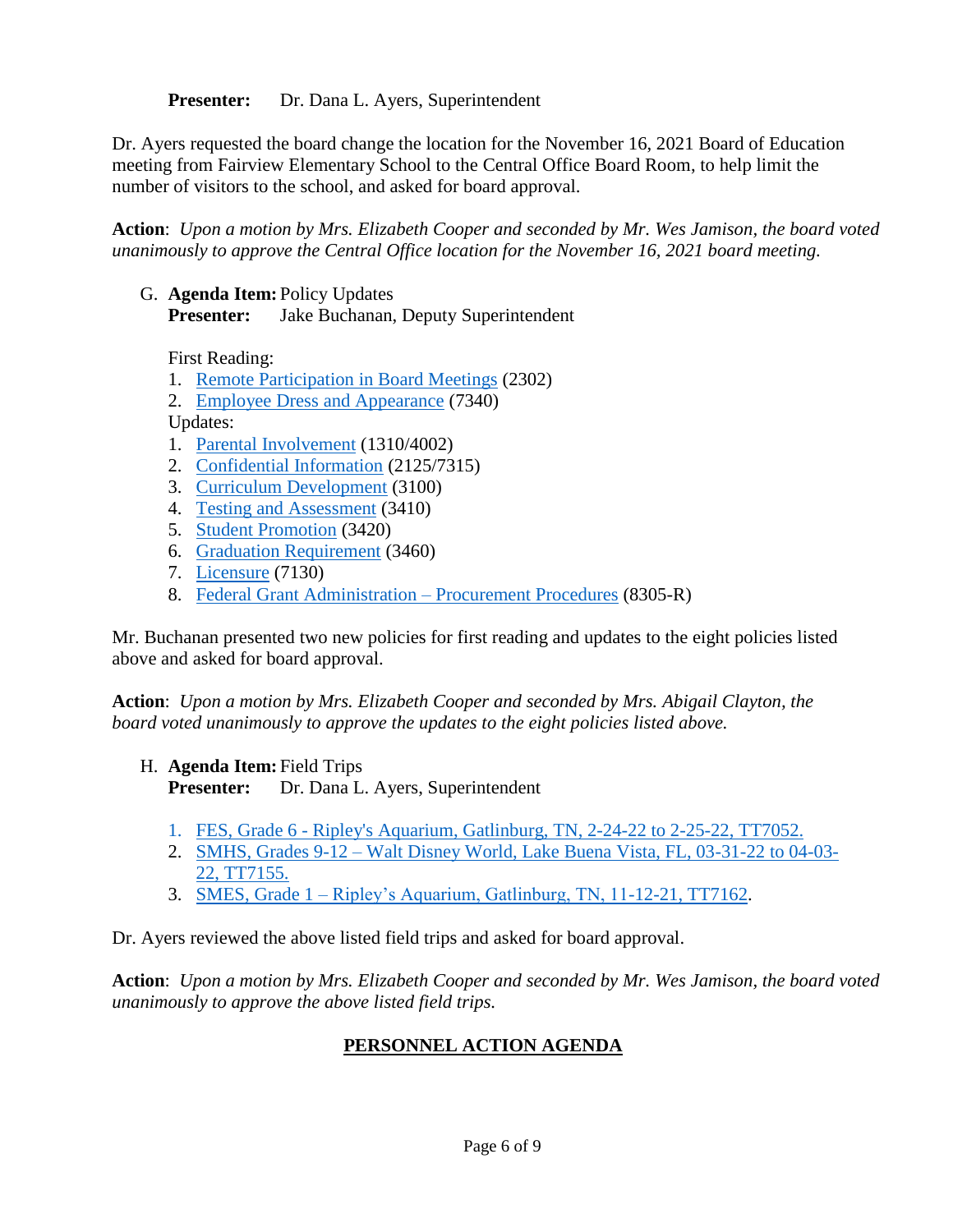**Action:** *Upon a motion made by Mrs. Elizabeth Cooper and seconded by Mrs. Abigail Clayton, the board voted unanimously to approve the personnel agenda as recommended by Dr. Dana Ayers. The board unanimously approved the following recommendations:*

#### **Employee Recommendations:**

- 1. Adams, Ziquila Afterschool Assistant, CVES
- 2. Breuer, Ashlyn Teacher Assistant, SMHS
- 3. Browne, Abigail Substitute Bus Monitor, CVES
- 4. Carpenter, Donna Afterschool Assistant, CVES
- 5. Cauley, Jeremy Substitute Bus Driver, SMHS
- 6. Copeland, Debra Custodian, CVES
- 7. Claire, Reanna Teacher, FES
- 8. Draper, Samantha Instructional Support Assistant, SMES
- 9. Eden, Zachary Assistant Principal, BRS & BREC
- 10. Eldridge, Robert Cherokee Culture Specialist, SMES
- 11. Haney, Teresa Instructional Support Assistant, SMES
- 12. Hawken, Danielle Teacher Assistant, SMES
- 13. Hayes, Kimberly Teacher, FES
- 14. Hensley, Jeri -Tutor, FES
- 15. High, Rachel SEL Support Assistant, CVES
- 16. Holt, Adam Substitute Bus Driver, CVES
- 17. Huckabee, Delores Custodian and Bus Driver, SCES
- 18. Hughes, Daphne Homebound Teacher, SMHS
- 19. Jones, Angie School Nutrition Assistant, CVES
- 20. Leopard, Sara Tutor, FES
- 21. Marenda, Levi Electronic Consultant Band, SMHS
- 22. Martin, Kirstyn Tutor, FES
- 23. Reece, Gretchen Substitute Bus Monitor, CVES
- 24. Richmond, Denise Instructional Support Assistant, SCES
- 25. Sealey, Sarah Afterschool Assistant, CVES
- 26. Shepard, Tracy School Nutrition Assistant, CVES
- 27. Thompson, Kevin Woodwind-Visual Instructor Band, SMHS
- 28. Wilkinson, Matthew Percussion Instructor Band, SMHS
- 29. Willson, Dorothie Homebound Tutor, SCES
- 30. Wood, Heather Bookkeeper, SCES
- 31. Young, Lyndsi Substitute Bus Monitor, CVES

#### **Employee Resignations:**

- 1. Barrett, Samantha Speech Language Pathologist, CVES
- 2. Brown, Virgle Cody Custodian, CVES
- 3. Gass, Andrew Custodian, SMES
- 4. Hunter, Kristal Teacher, BRS
- 5. Kelley, Caleb Bus Driver, SMHS
- 6. Kittle, Tyler Tutor and In School Suspension, JCS

#### **Staff, Non-Staff and Returning Coach Recommendations:**

- 1. Alcantar, Elena Head Coach MS Soccer, BREC New Staff
- 2. Beck, Zack Assistant Coach JV Football, SMHS New Non-Staff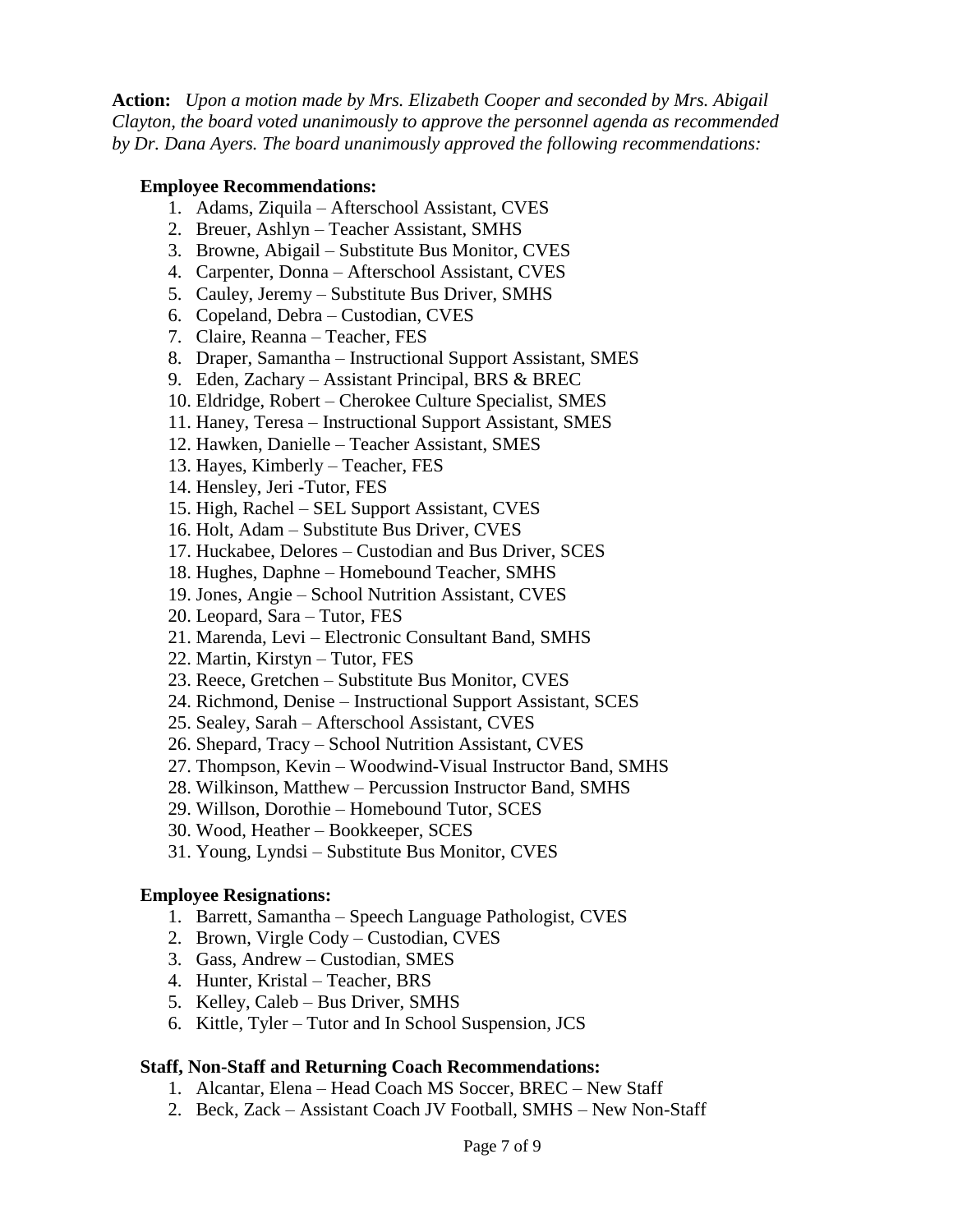- 3. Bell, Tasha Assistant Coach Soccer, SMES Returning Staff
- 4. Bonen-Clark, Michael Assistant Coach Soccer, CVES Returning Staff
- 5. Brooks, Beth Head Coach Volleyball, SMES New Staff
- 6. Brown, Megan Athletic Director Middle School, CVES New Staff
- 7. Brown, Megan Head Coach MS Volleyball, District wide Returning Staff
- 8. Buenting, Abby Head Coach JV Men's Soccer, SMHS New Non-Staff
- 9. Bumgarner, Mary Athletic Activity Bus Driver, SMES Returning Staff
- 10. Bumgarner, Mary Athletic Director, SMES Returning Staff
- 11. Burgess, Cierra Head Coach Volleyball, FES New Non-Staff
- 12. Davidson, Todd Head Coach Indoor Track, SMHS Returning Non-Staff
- 13. Davis, Thomas Head Coach JV Wrestling, SMHS New Non-Staff
- 14. Elkins, Brittany Assistant Coach Varsity Boy's Basketball, BREC Returning Staff
- 15. Ellenburg, Jeremy Athletic Activity Bus Driver, FES Returning Staff
- 16. Ellenburg, Jeremy Athletic Director, FES Returning Staff
- 17. Gentry, Logan Head Coach Swimming, SMHS Returning Staff
- 18. Gribble, Corina Assistant Coach District Cross Country, District wide Returning Staff
- 19. Hansen, Debbie Assistant Coach District Men's Soccer, District wide Returning Staff
- 20. Heath, Dan Head Coach District Men's Soccer, District wide New Non-Staff
- 21. Kilpatrick, Alicia Assistant Coach Volleyball, SMES Returning Staff
- 22. Kostak, Abigail Head Coach Soccer, CVES Returning Staff
- 23. Larch, Catherine "Mindy" Head Coach District Cross Country, District wide Returning Non-Staff
- 24. Long, Michelle Assistant Coach Cheer, SCES Returning Staff
- 25. Long, Michelle Assistant Coach Volleyball, SCES Returning Staff
- 26. Love, Caitlin Assistant Coach Volleyball, CVES New Staff
- 27. McMahan, Luisa Head Coach Volleyball, SCES New Staff
- 28. Melton, Daniel Assistant Coach JV Football, SMHS New Non-Staff
- 29. Miller, Scott Head Coach Soccer, SMES Returning Staff
- 30. Mull, Jim MS Athletics Bus Driver, BREC Returning Non-Staff
- 31. Murphy, Ronda Head Coach Cheer, SCES Returning Staff
- 32. Nelson, Gabrielle Head Coach JV Volleyball, SMHS New Staff
- 33. Nicholson, Rachel Assistant Coach District Volleyball, District wide Returning **Staff**
- 34. Pitcher, Beth Head Coach Volleyball, CVES Returning Staff
- 35. Richards, Keith Head Coach District MS Wrestling, District wide Returning Staff
- 36. Shuler, Tiffany Assistant Coach JV Volleyball, SMHS New Staff
- 37. Steinel, Ashley Assistant Coach Varsity Girl's Basketball, BREC Returning Staff
- 38. Steinel, Ashley Head Coach MS Volleyball, BREC Returning Staff
- 39. Stewart, Anna Head Coach MS Girl's Basketball, BREC Returning Non-Staff
- 40. Stewart, Anna Assistant Coach MS Volleyball, BREC New Non-Staff
- 41. Wilson, Erik Head Coach Varsity Wrestling, SMHS Returning Staff
- 42. Wilson, Grace Assistant Coach Volleyball, FES New Non-Staff

### **ANNOUNCEMENTS**